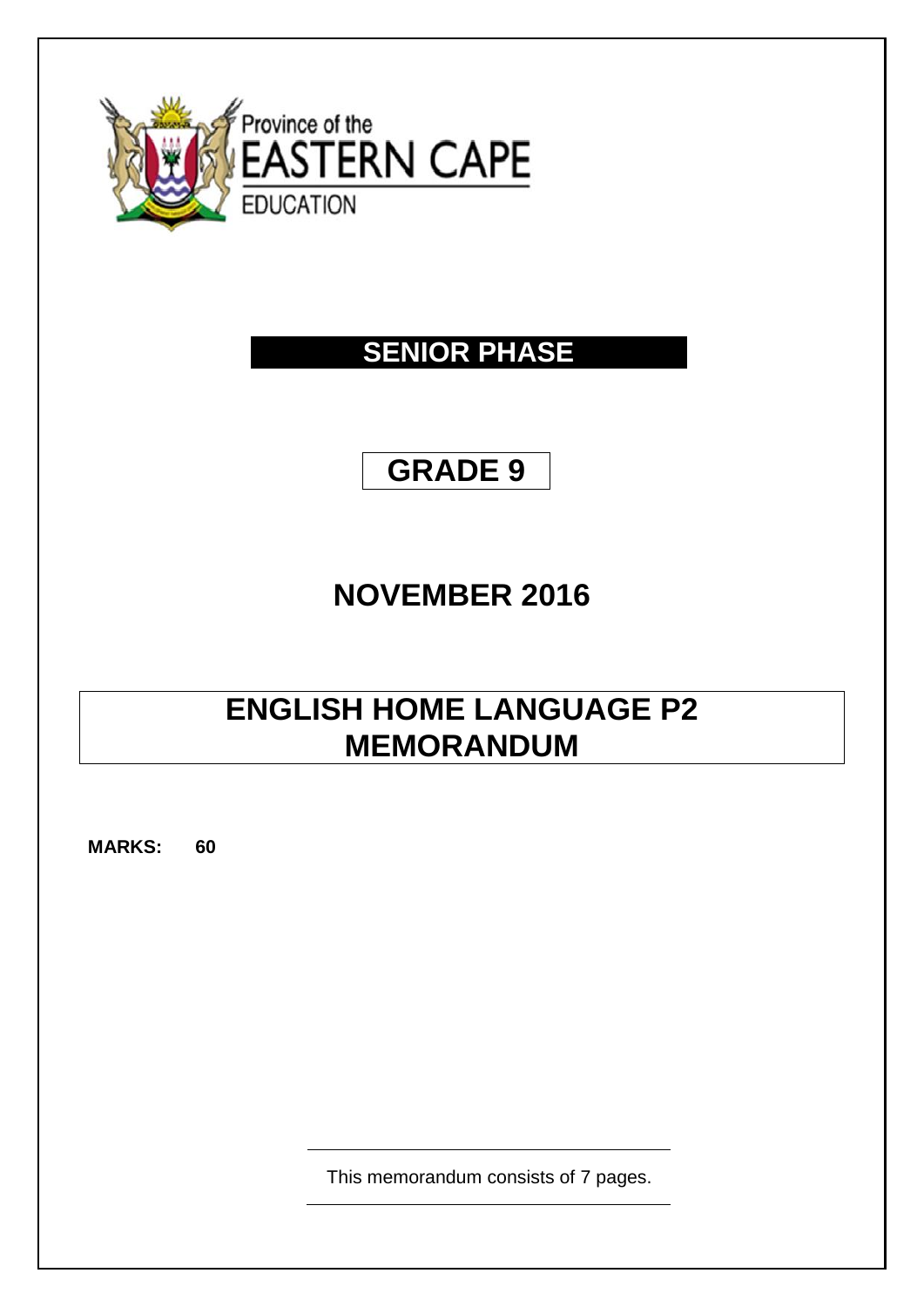#### **INFORMATION**

- 1. This marking memorandum is intended as a **guideline** for educators. It is by no means prescriptive, exhaustive or complete.
- 2. Teacher discretion is advised where various interpretations/answers are possible.
- 3. This memorandum cannot list all specific responses offered by individual learners. All valid, well-motivated and well-explained answers must be accepted.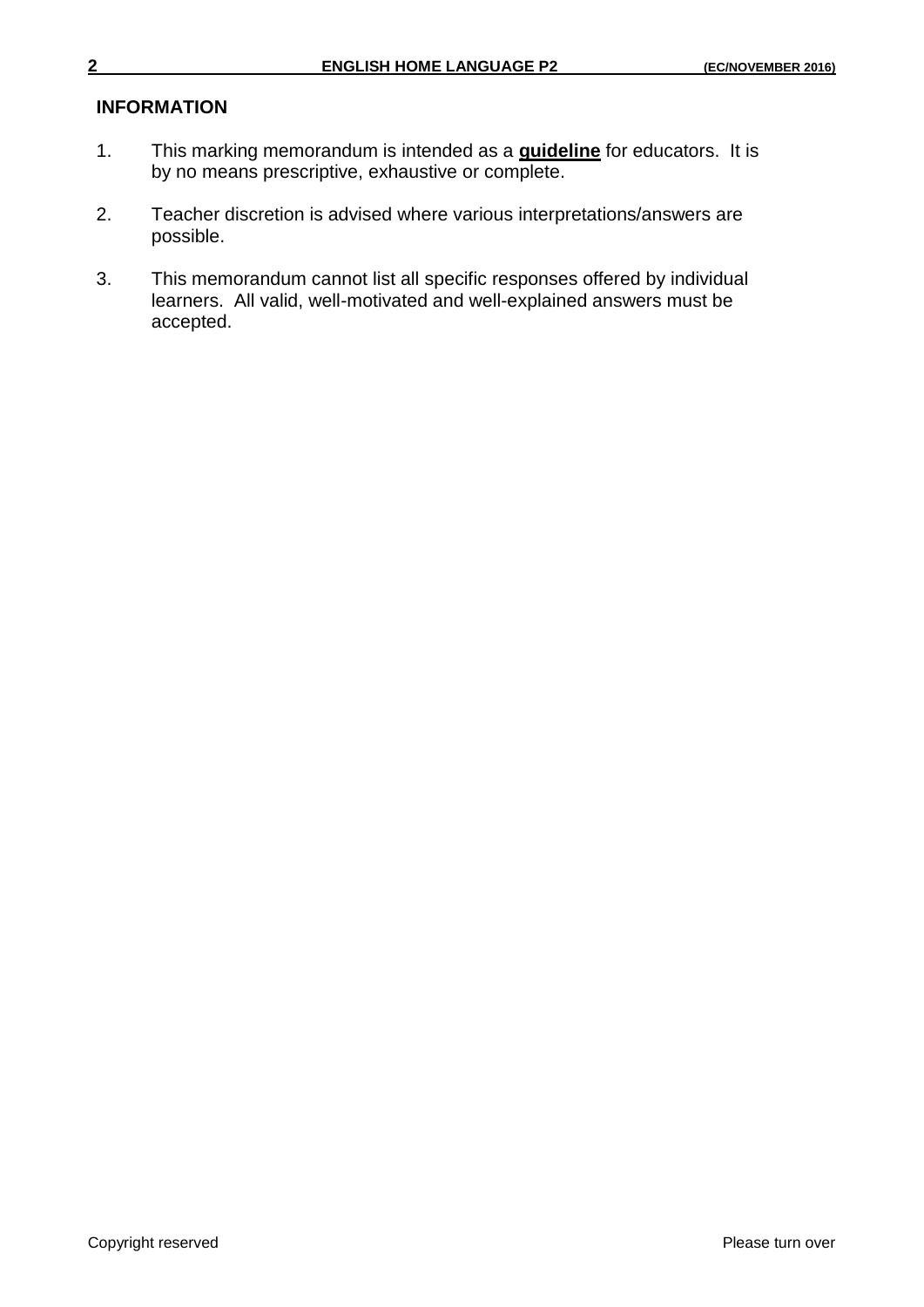#### **SECTION A: COMPREHENSION**

#### **QUESTION 1**

#### **MARKING GUIDELINES FOR COMPREHENSION**

| • Where two or three facts/points are required and the learner gives a whole |
|------------------------------------------------------------------------------|
| range, ONLY the first two or three facts/points are marked.                  |

- For multiple-choice questions, BOTH the letter AND correct answer that is written out in full are accepted.
- For questions that require quotations from the passage, learners are NOT penalised for the absence of inverted commas.
- Where one-word answers are required and the learner provides a full sentence, a mark should be allocated as long as the correct word is highlighted or indicated in one way or another.
- For open-ended questions **no marks** are awarded if the learner only answers YES/NO/I AGREE/I DISAGREE without providing a reason. The reason/motivation must be considered.

| 1.1 | A (U.S.A.) $\checkmark$                                                                                                                    |                                                                                                                                                                         | (1) |
|-----|--------------------------------------------------------------------------------------------------------------------------------------------|-------------------------------------------------------------------------------------------------------------------------------------------------------------------------|-----|
| 1.2 |                                                                                                                                            | C (a fashion magazine) $\sqrt{ }$                                                                                                                                       | (1) |
| 1.3 | a long time.                                                                                                                               | They are admired by many people, and have a value that has continued for                                                                                                | (2) |
| 1.4 | 1.4.1                                                                                                                                      | False. Converse started making shoes in 1908. √√                                                                                                                        | (2) |
|     | 1.4.2                                                                                                                                      | True. As America became more interested in basketball so sales<br>of Converse shoes increased. √√                                                                       | (2) |
| 1.5 |                                                                                                                                            | Chuck Taylor was a basketball player who was appointed as a salesman<br>and ambassador to promote the shoes. √√                                                         | (2) |
| 1.6 | 1.6.1                                                                                                                                      | metaphor $\sqrt{}$                                                                                                                                                      | (1) |
|     | 1.6.2                                                                                                                                      | Converse stopped manufacturing sports shoes and instead made<br>items which would assist the war effort, like military boots, parkas,<br>rubber protective suits etc.√√ | (2) |
| 1.7 | Basketball is a sport which involves running/jumping and the players would<br>need support for their ankles and padding for their feet. √√ |                                                                                                                                                                         | (2) |
| 1.8 |                                                                                                                                            | Other companies (like Nike, Adidas and Reebok) also started producing<br>sports footwear and their designs soon became more popular. √√                                 | (2) |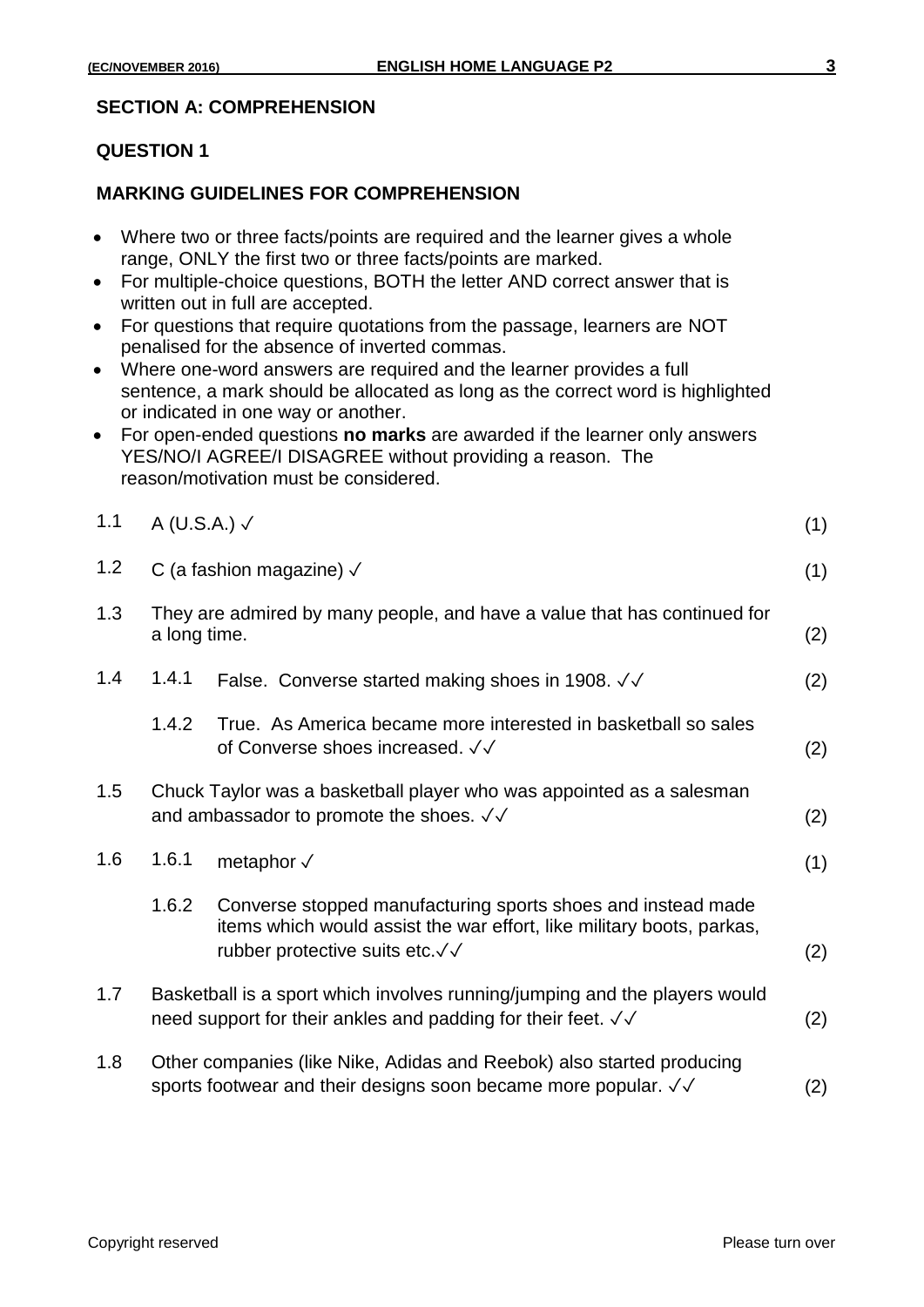| 4    |        | <b>ENGLISH HOME LANGUAGE P2</b>                                                                                                                                                                            | (EC/NOVEMBER 2016) |
|------|--------|------------------------------------------------------------------------------------------------------------------------------------------------------------------------------------------------------------|--------------------|
| 1.9  | 1.9.1  | Converse was sold to new owners/to be sold or passed from owner<br>to owner/pass from one owner to another/to be sold by one<br>company and bought by another. $\sqrt{\sqrt{ }}$                           | (2)                |
|      | 1.9.2  | Manufacturing for the American market moved to a number of<br>Asian countries. $\sqrt$<br>In 2003 Nike took over/bought the company. $\sqrt$                                                               | (2)                |
| 1.10 |        | 60% of Americans own or have owned at least 1 pair. √<br>People collect the shoes. $\sqrt{}$<br>They are versatile in terms of colours/design/style etc. $\sqrt{ }$<br>Accept any two facts for two marks. | (2)                |
| 1.11 | 1.11.1 | The time when an important change starts, especially one that<br>improves the situation $\sqrt{}$                                                                                                          | (1)                |
|      | 1.11.2 | To suddenly increase $\sqrt{}$                                                                                                                                                                             | (1)<br>[25]        |
|      |        | <b>TOTAL SECTION A:</b>                                                                                                                                                                                    | 25                 |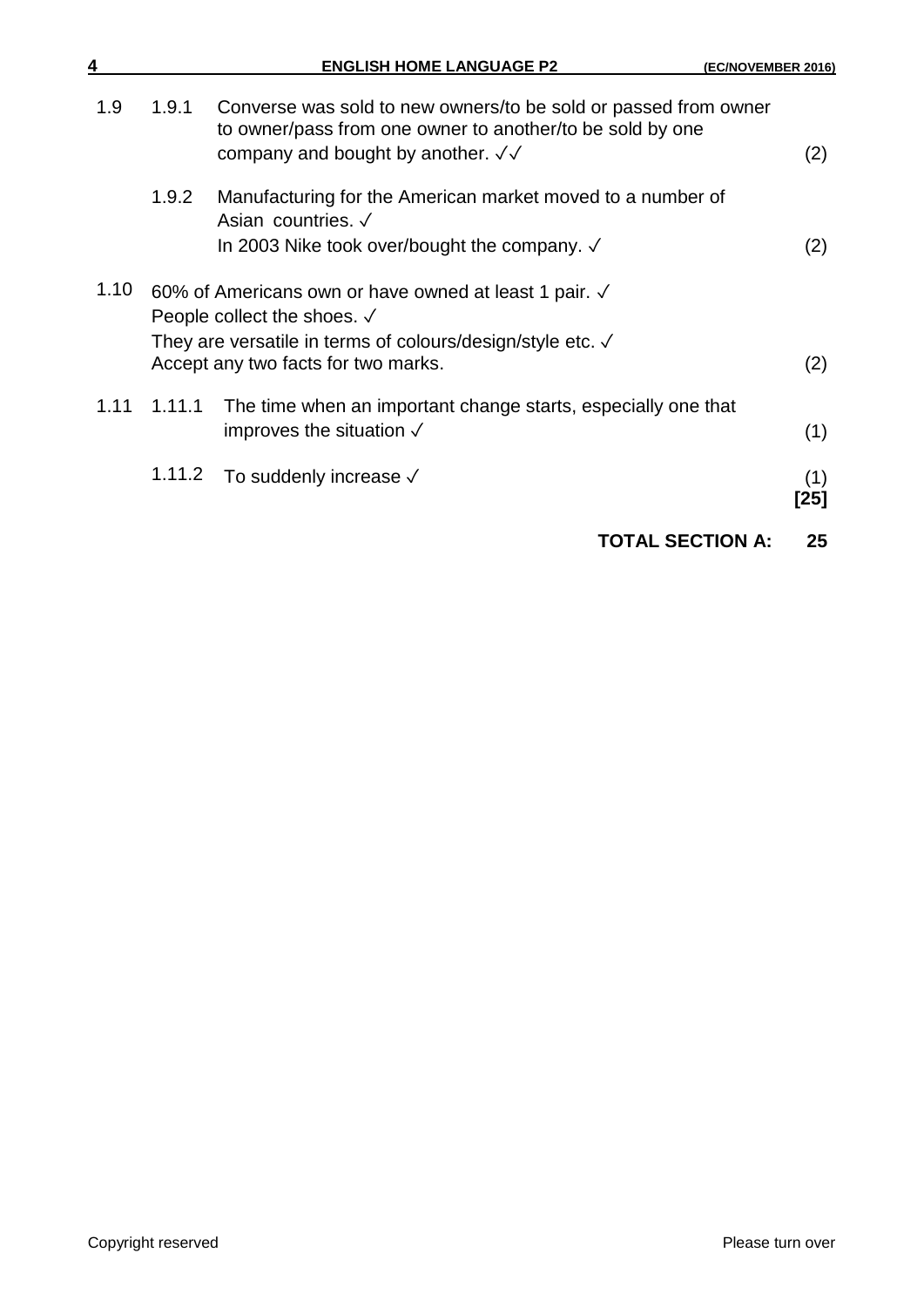#### **SECTION B: LANGUAGE IN CONTEXT**

#### **QUESTION 2: IDIOMATIC LANGUAGE**

| 2.1 | $D \checkmark$                                                                                                                                                                                                                                       |                                                                                                                                                                                                                                                                           | (1)         |
|-----|------------------------------------------------------------------------------------------------------------------------------------------------------------------------------------------------------------------------------------------------------|---------------------------------------------------------------------------------------------------------------------------------------------------------------------------------------------------------------------------------------------------------------------------|-------------|
| 2.2 | $A \vee$                                                                                                                                                                                                                                             |                                                                                                                                                                                                                                                                           | (1)         |
| 2.3 | $B \checkmark$                                                                                                                                                                                                                                       |                                                                                                                                                                                                                                                                           | (1)         |
| 2.4 | $E \sqrt{}$                                                                                                                                                                                                                                          |                                                                                                                                                                                                                                                                           | (1)         |
| 2.5 | $C \vee$                                                                                                                                                                                                                                             |                                                                                                                                                                                                                                                                           | (1)<br>[5]  |
|     |                                                                                                                                                                                                                                                      | <b>QUESTION 3: CARTOON</b>                                                                                                                                                                                                                                                |             |
| 3.1 | 3.1.1                                                                                                                                                                                                                                                | A class room. √                                                                                                                                                                                                                                                           | (1)         |
|     | 3.1.2                                                                                                                                                                                                                                                | The blackboard/chalkboard, the globe on the desk, pencil sharpener<br>on the wall, learners sitting in desks, teacher standing in front of the<br>class. Accept any two suitable reasons. √√                                                                              | (2)         |
| 3.2 |                                                                                                                                                                                                                                                      | She is old/elderly. $\sqrt$<br>Her hair is in a bun/she has a conservative/old-fashioned hairstyle.√<br>She is dressed in a conservative/old-fashioned style. √<br>She is wearing glasses. $\sqrt{ }$<br>She is shouting. $\sqrt$<br>Accept any two points for two marks. | (2)         |
| 3.3 |                                                                                                                                                                                                                                                      | The teacher said that $\checkmark$ she would $\checkmark$ not accept text-messaged<br>assignments.                                                                                                                                                                        | (2)         |
| 3.4 | OMG! - oh my gosh/God √<br>wht – what $\sqrt{}$<br>$dd - did \sqrt{ }$<br>$4 -$ for $\sqrt{ }$<br>smmr – summer $\sqrt{}$<br>vctn - vacation $\sqrt{}$<br>Accept any two for 2 marks.<br>(Do not accept LOL - laugh out loud as this is an acronym). |                                                                                                                                                                                                                                                                           | (2)         |
| 3.5 |                                                                                                                                                                                                                                                      | They had to write an essay about what they did in their summer holidays. $\sqrt{ }$                                                                                                                                                                                       | (1)<br>[10] |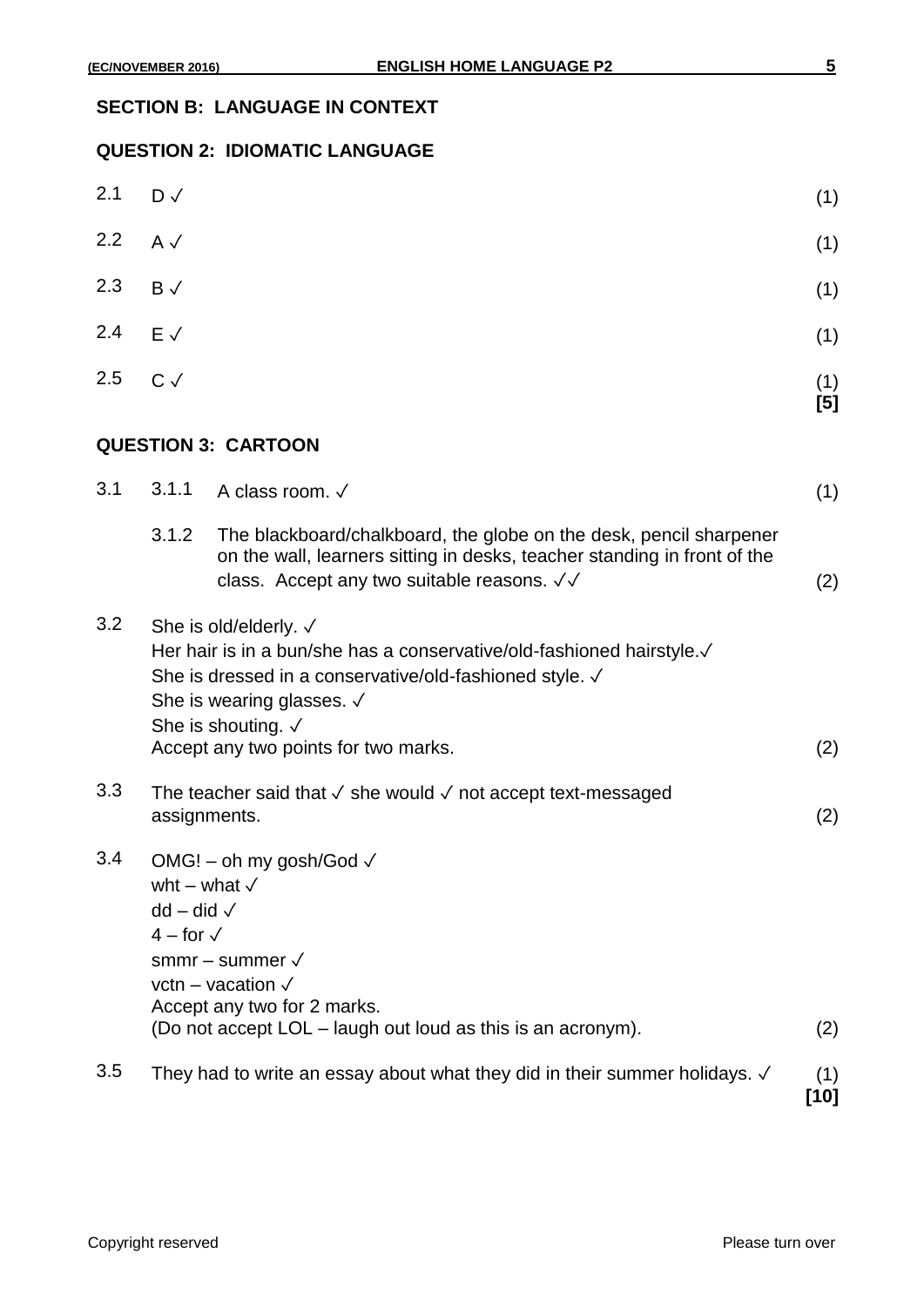### **QUESTION 4: ADVERTISEMENT**

|     | <b>TOTAL SECTION B:</b>                                                                                                                                                                                                                                                                                                                                            | 30            |
|-----|--------------------------------------------------------------------------------------------------------------------------------------------------------------------------------------------------------------------------------------------------------------------------------------------------------------------------------------------------------------------|---------------|
| 5.5 | information and graphic V                                                                                                                                                                                                                                                                                                                                          | (1)<br>[5]    |
| 5.4 | A superfan is a very/extremely devoted/dedicated fan (of Converse Chuck<br>Taylors). $\sqrt{}$                                                                                                                                                                                                                                                                     | (1)           |
| 5.3 | over, above, better, more important than √                                                                                                                                                                                                                                                                                                                         | (1)           |
| 5.2 | 19%√                                                                                                                                                                                                                                                                                                                                                               | (1)           |
| 5.1 | For a $\frac{1}{3}$ of the year it is raining or snowing and superfans do not wear their<br>Chucks in bad weather. √                                                                                                                                                                                                                                               | (1)           |
|     | <b>QUESTION 5: READING STATISTICS</b>                                                                                                                                                                                                                                                                                                                              |               |
| 4.5 | (common) noun √                                                                                                                                                                                                                                                                                                                                                    | (1)<br>$[10]$ |
| 4.4 | Mosquitoes and insects are bugs. The word "bugging" also means to<br>annoy/irritate/bother someone. By using Tabard (insect repellent) you can<br>stop mosquitoes and other insects bothering you. $\sqrt{2}$                                                                                                                                                      | (2)           |
| 4.3 | The graphic shows a plug pulled out in the centre of the logo. This<br>reinforces the idea that high prices will be defeated. $\sqrt{\checkmark}$                                                                                                                                                                                                                  | (2)           |
| 4.2 | Alliteration $\sqrt{ }$ and a pun. $\sqrt{ }$<br>Pulling the plug on high prices means that they are "defeating" high prices.<br>When you are finished bathing, the plug is pulled out and the water goes<br>down the drain. In the same way they are ensuring that high prices go<br>"down the drain". They make sure their prices are low/affordable. $\sqrt{2}$ | (4)           |
| 4.1 | Alliteration √                                                                                                                                                                                                                                                                                                                                                     | (1)           |